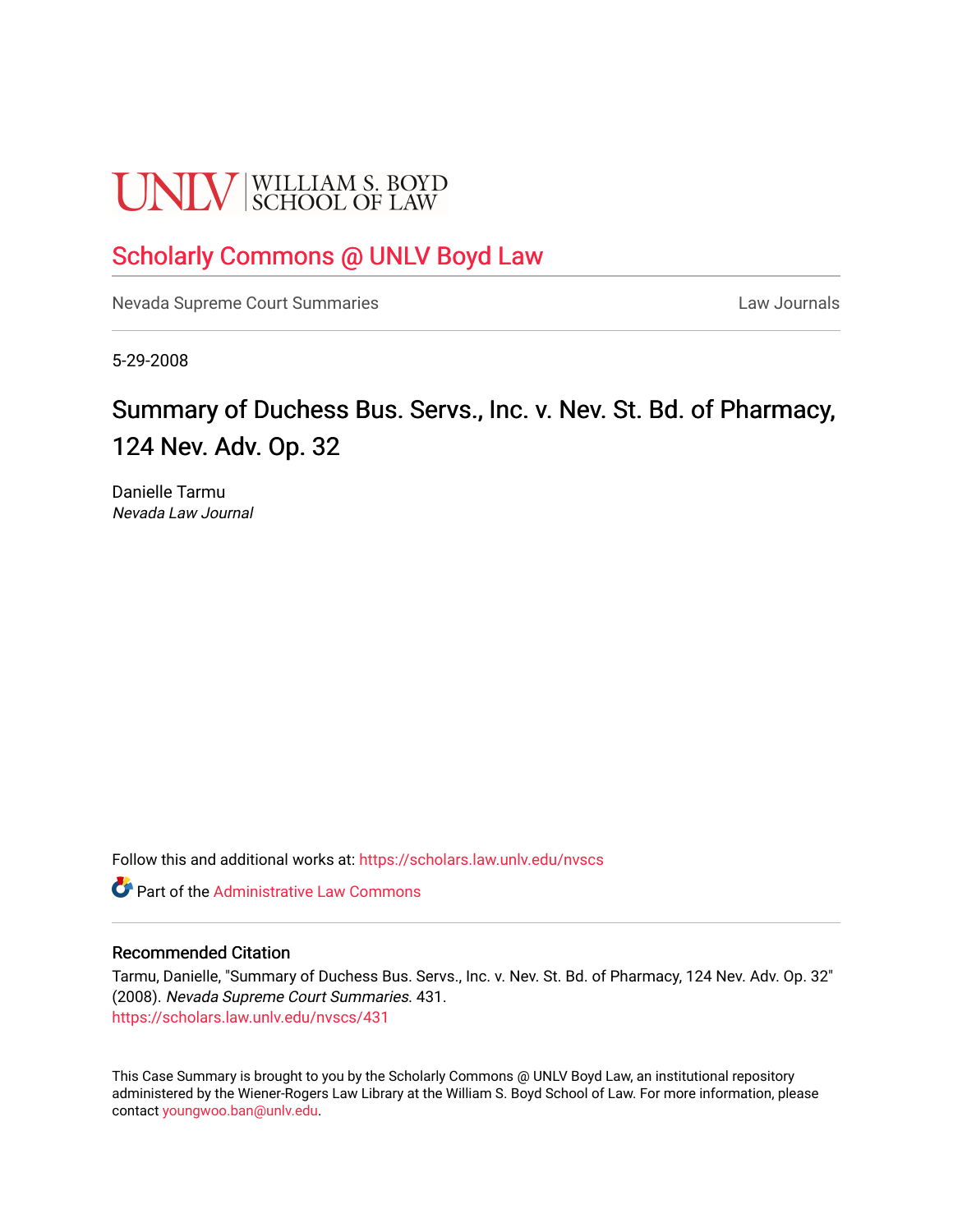## *Duchess Bus. Servs., Inc. v. Nev. St. Bd. of Pharmacy* **124 Nev. Adv. Op. [3](#page-1-0)2 (May 29, 2008)[1](#page-1-0)**

## **ADMINISTRATIVE LAW – PHARMACY REGULATION**

#### **Summary**

Two pharmaceutical wholesalers appeal from the district court's denial of a petition for judicial review of an order by respondent Nevada State Board of Pharmacy (the Board) revoking the wholesalers' licenses for violations of Nevada's statutes and regulations governing the secondary prescription drug market. The wholesalers appeal on multiple grounds, three of which raise issues of first impression: (1) an administrative agency's discretion concerning joinder in an administrative proceeding; (2) an administrative agency's discretion with respect to discovery in an administrative proceeding; and (3) whether intent must be proven to render an entity liable for violating NRS  $\S 585.520(1).^2$  $\S 585.520(1).^2$  $\S 585.520(1).^2$ 

#### **Disposition/Outcome**

 Reversed and remanded to recalculate the imposed fines. In regards to an administrative agency's discretion to decide joinder and discovery issues during an administrative proceeding, the Court concludes that in the absence of a rule, statute, or regulation governing that proceeding, issues such as joinder and discovery are left to the agency's discretion. Concerning liability under NRS § 585.520(1), the plain language of the statute does not require intent for its violation, thus the Board may find that the licensee violated the statute without proving its intent to cause harm or violate the statute. As to the multiple other arguments, the Court finds them all to be without merit except one – the Board erred in concluding that a company Dutchess transacted with required a license at the time, and the fines must be accordingly recalculated.

#### **Factual and Procedural History**

 The Board regulates the practice of pharmacy in Nevada through various responsibilities. It licensed Dutchess and Legend as pharmaceutical wholesalers in 1998 and 2002, respectively. Pharmaceutical wholesalers purchase pharmaceuticals from manufacturers, wholesalers, and pharmacies, and resell the pharmaceuticals to other wholesalers and pharmacies.

 Over a three-year period, Dutchess, and then Legend as Dutchess' successor company, conducted business with several questionable entities. This business formed the basis of the Board's investigation. In August 2003, the Board filed a Notice of Intended Action and Accusation against Dutchess and Legend, accusing them of buying and selling adulterated and misbranded prescription drugs; failing to make, maintain, and provide accurate pedigrees detailing the sources of the drugs; failing to make, keep, and provide accurate records of their

 $\overline{a}$ 

<sup>&</sup>lt;sup>1</sup> Summarized by Danielle Tarmu

<span id="page-1-1"></span><span id="page-1-0"></span><sup>&</sup>lt;sup>2</sup> NEV. REV. STAT. § 585.520(1) prohibits "[t]he manufacture, sale or delivery, holding or offering for sale of any food, drug, device or cosmetic that is adulterated or misbranded."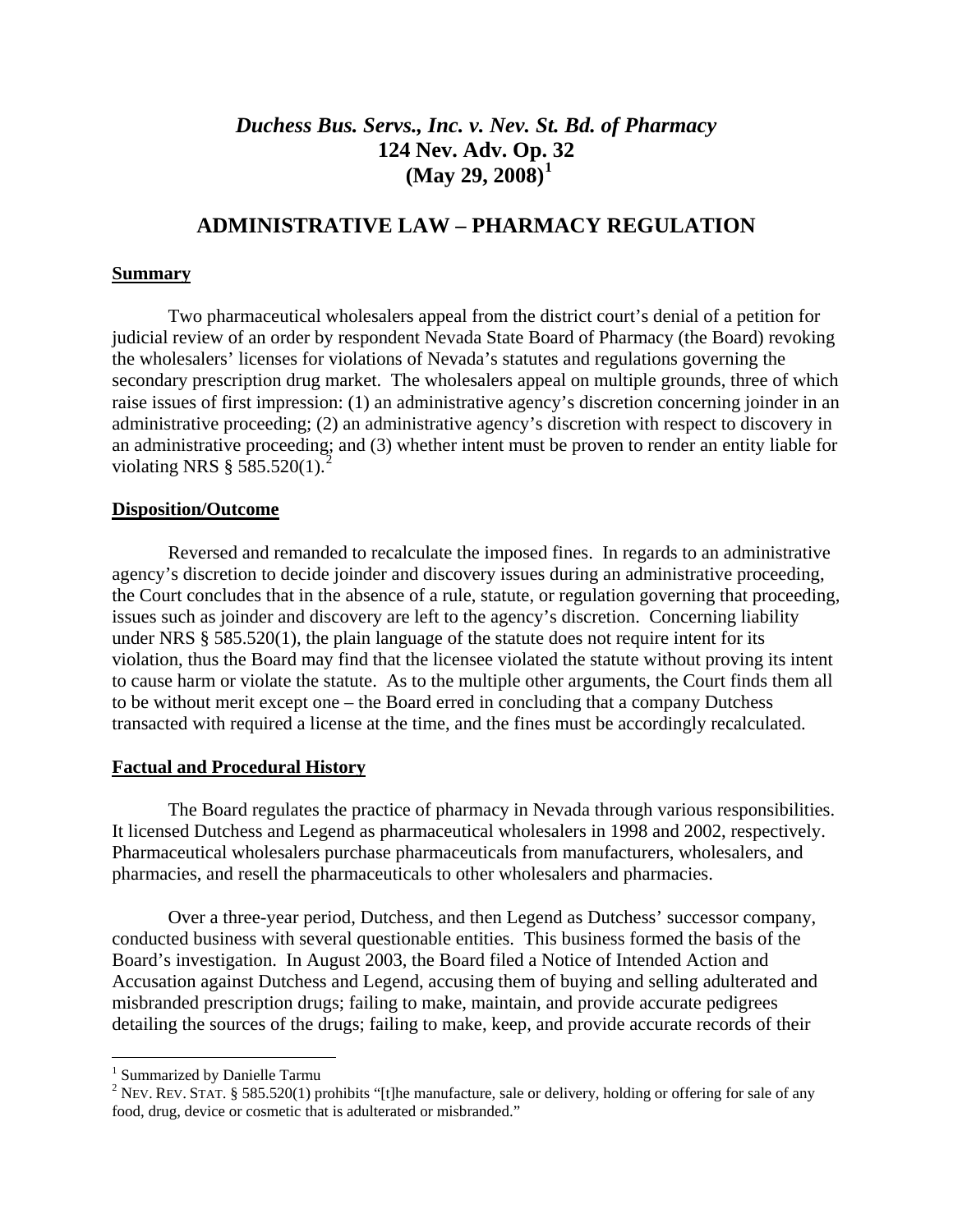purchases; and purchasing drugs from unlicensed distributors. The three drugs bought and sold by the companies that formed the basis of the Board's action were Lupron (manufactured by TAP Pharmaceutical Products, Inc.), Zoladex (manufactured by AstraZeneca), and Serostim (manufactured by EMD Serono, Inc.). Dutchess dealt with shipments of the drugs from wholesalers Crystal Coast, Inc., Genendo Purchasing Organization, Xenigen, Inc., and Rekcus, and Legend dealt only with Rekcus.

 Although Crystal Coast represented itself as an authorized distributor of Serostim, it was not an authorized distributor. Dutchess purchased numerous boxes of Serostim from Crystal Coast at prices below the Wholesale Acquisition Cost ("WAC") and almost half of the boxes were counterfeit Serostim. In late 2000, Serono became aware that counterfeit Serostim was being distributed and notified pharmacists and its customers, including Dutchess. Despite its notification of the counterfeit drug, Dutchess did not ask Crystal Coast to provide invoices to demonstrate its source of Serostim. The Board found that these facts should have caused Dutchess to discover Crystal Coast's questionable distributor status.

 Genendo and Xenigen falsely represented they were authorized distributors of Lupron and Zoladex, and Rekcus falsely represented that it was an authorized distributor of Lupron. Dutchess and Legend bought Lupron at prices below WAC, and Dutchess bought Zoladex at prices below WAC. For certain pharmaceutical purchases, Dutchess maintained two sets of pedigrees, one listing Cactus  $RX^3$  $RX^3$  as the original seller and authorized distributor, and the other set identifying a chain of wholesalers who handled the drug before reaching Dutchess. The Board found that the chain had been "crudely redacted." Dutchess had various other questionable record-keeping practices, such as misrepresenting its sources of drugs to its customers. Dutchess also provided limited, questionable shipping records at the hearing. The records showed that although Dutchess was conducting business with Crystal Coast, it received few of its shipments from Crystal Coast's licensed address and received several shipments from Overseas International, an unlicensed wholesaler. Dutchess did not provide any shipping records for its transactions with Genendo, Xenigen, and Rekcus, and Legend did not provide records for its transactions with Rekcus.

 The Board held a hearing on the charges listed in the accusation and unanimously determined that Dutchess and Legend were guilty of 11 violations of Nevada pharmacy law. It revoked the companies' pharmaceutical wholesaler's licenses and fined both companies. Dutchess and Legend petitioned for judicial review and the district court denied the petition in totality, except it remanded it to the Board to reconsider the fines. On remand, the Board reduced the fines, but both companies appeal the district court's denial of their petition.

#### **Discussion**

 On appeal, Dutchess and Legend argue that the Board (a) lacked jurisdiction to discipline them, (b) improperly enjoined them as defendants at the administrative hearing causing them undue prejudice, (c) deprived them of their due process rights by denying them the right to conduct discovery and finding them guilty of charges not listed in the accusation, (d) applied

<span id="page-2-0"></span><sup>&</sup>lt;sup>3</sup> The record is unclear as to whether Dutchess actually conducted business with the wholesaler Cactus RX.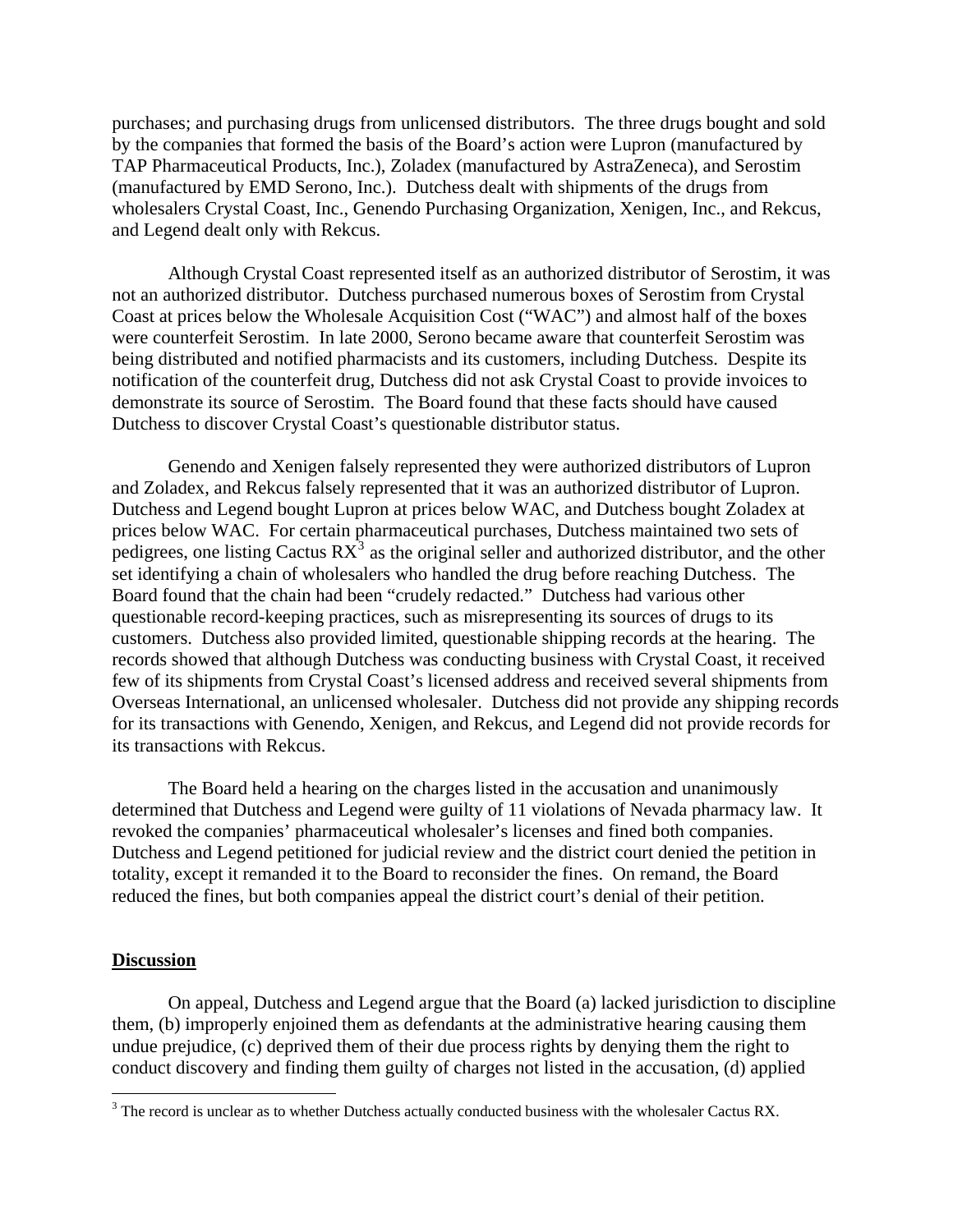incorrect legal standards and misinterpreted certain statutes and regulations, (e) rendered its decision without substantial supporting evidence, (f) acted arbitrarily and capriciously, and (g) impermissibly pierced their corporate veils to add certain employees as alter egos.

#### a. The Board had jurisdiction to discipline Dutchess and Legen

 Although the subject transactions occurred outside Nevada, Dutchess and Legend were licensed as pharmaceutical wholesalers in the State of Nevada. NRS § 639.210 gives the Board jurisdiction over Nevada license holders and authorizes it to revoke licenses. NRS § 639.255 authorizes the Board to impose fines for each count of an accusation, according to a schedule of fines. These statutes are plain and unambiguous, thus the Court will not look beyond the language to ascertain legislative intent. Nothing in NRS § 639.210 limits the Board's jurisdiction to acts occurring solely within Nevada. Licensees who commit acts of unprofessional conduct and other acts that breach the statute thus violate the public interest of the state; therefore the Board has jurisdiction to discipline and impose penalties on Dutchess and Legend.

#### b. The Board properly joined Dutchess and Legend

 The companies argue they were improperly joined because they did not participate in the same transactions constituting the offenses, but the Court finds the argument unpersuasive. There is an absence of Nevada law governing joinder of parties in administrative proceedings because NRCP binds only district courts, not state agencies unless the agency expressly adopts the rules. Even so, the Court holds that the Board was within its discretion to join Dutchess and Legend because such a determination is within the broad scope of discretion afforded to the Board as an administrative agency.<sup>[4](#page-3-0)</sup> The evidence showed that Legend acquired Dutchess in a stock purchase, that Legend and Dutchess both operated at the same facilities, and that Legend continued transactions with Rekcus after Dutchess ended its own operations. The companies also failed to establish that they suffered undue prejudice as a result of joinder. Although they allege that the Board penalized Legend for aspects of Dutchess' wrongdoing, the Board did not fine Legend for Dutchess' violations.

#### c. The Board did not deprive Dutchess and Legend of their due process rights

 Dutchess and Legend argue that the Board violated their due process rights by (1) failing to provide them with adequate notice of the factual basis for the charges in the accusation, (2) finding them guilty of charges not listed in the accusation, and (3) denying them the ability to conduct discovery or providing a list of witnesses.

 The companies received adequate notice of the charges. Although proceedings before an administrative agency are more relaxed, guarantees of due process still apply.<sup>[5](#page-3-1)</sup> Under NRS § 639.241, the Board is required to initiate the administrative hearing process by filing an accusation against the entity whose license it seeks to revoke, setting forth the charges. The Board must also serve a copy of the accusation on the respondent.<sup>[6](#page-3-2)</sup> These procedural

 $\overline{a}$ 

<sup>&</sup>lt;sup>4</sup> See American Beef Packers, Inc. v. U.S. Dep't Agric., 486 F.2d 1048, 1049 (8th Cir. 1973).<br><sup>5</sup> Piuine Constr. V. State Contractors' Rd. 107 Nov. 281, 283, 800 B.2d 1268, 1270 (1001).

<span id="page-3-1"></span><span id="page-3-0"></span><sup>&</sup>lt;sup>5</sup> Bivins Constr. V. State Contractors' Bd., 107 Nev. 281, 283, 809 P.2d 1268, 1270 (1991).

<span id="page-3-2"></span> $6$  Nev. Rev. Stat. § 639.242(1).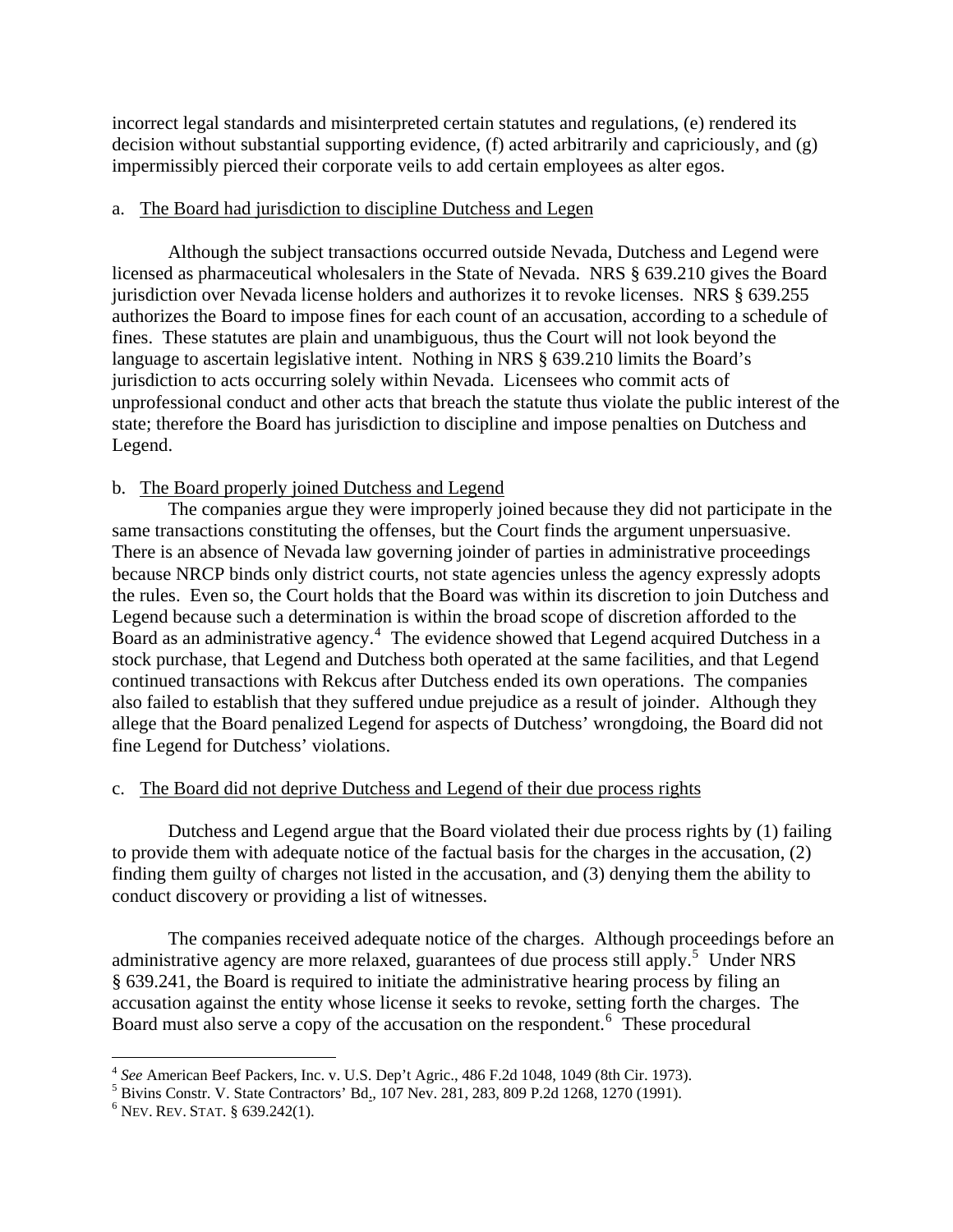requirements comport with minimum standards of due process by ensuring that the respondent is apprised of the charges against it and the factual bases for them. Dutchess and Legend received the Board's accusation, which stated the factual bases for the charges, thus their due process rights were not violated.

 The Board did not adjudicate the companies guilty of charges that were not listed in the accusation. The companies asserts that while the Board found Dutchess guilty of providing inaccurate pedigrees, the closest cause of action in the accusation alleged that Dutchess falsely represented itself as an authorized dealer. They argue that this discrepancy failed to provide notice to Dutchess of the charge so Dutchess was unable to defend against it. NRS § 639.241 requires the Board to give notice in the accusation of the alleged charges. Due process requirements are satisfied when the parties are sufficiently apprised of the nature of the proceedings so that there is no unfair surprise and can prepare a defense.<sup>[7](#page-4-0)</sup> Here, the language in the Board's accusation clearly and unambiguously notified Dutchess that it was charged with failing to provide accurate pedigrees and the Board found the company guilty of this charge. Therefore, the companies' argument that they were found guilty of charges not listed in the accusation is without merit.

 Dutchess and Legend do not have a constitutional right to pre-hearing discovery. There is no state or federal constitutional right in administrative proceedings to pre-hearing discovery that would require disclosure of intended witnesses,<sup>[8](#page-4-1)</sup> as the companies argue. Furthermore, the Nevada Rules of Civil Procedure do not apply to administrative proceedings,<sup>[9](#page-4-2)</sup> and Nevada's Administrative Procedure Act does not provide for discovery. NRS § 233B.040(1) authorizes administrative agencies to adopt regulations to aid in carrying out their duties. The Board has not established any procedures allowing for discovery and no statutes require it, thus it is within their discretion to decline to do so.

 Although the Board has not adopted provisions allowing for discovery, due process guarantees of fundamental fairness still apply. NRS § 639.246(1) requires the Board to issue subpoenas on behalf of any party to an action before the Board to produce witnesses or documents. Therefore, Dutchess and Legend had a procedural mechanism to obtaining evidence necessary to their defense, and do not deny the Board's assertion that it subpoenaed all the evidence Dutchess and Legend requested. Moreover, NRS § 639. 2485(2) provides that the complaint and other documents filed by the Board to be public records. Therefore, the companies had access to any statements of potential witnesses that the Board considered. Because the Board's procedures to subpoena witnesses and provide access to their statements comport with due process requirements, the companies failed to establish that the Board improperly denied them access to witnesses.

<u>.</u>

<sup>&</sup>lt;sup>7</sup> Nevada St. Apprenticeship v. Joint Appren., 94 Nev. 763, 765, 587 P.2d 1315, 1317 (1978).

<span id="page-4-1"></span><span id="page-4-0"></span><sup>&</sup>lt;sup>8</sup> See Kelly v. U.S. E.P.A., 203 F.3d 519, 523 (7th Cir. 2000); Cimarusti v. Superior Court, 94 Cal. Rptr. 2d 336, 342 (Ct. App. 2000); McClelland v. Andrus, 606 F.2d 1278, 1285 (D.C. Cir. 1979).

<span id="page-4-2"></span><sup>9</sup> *See* NRCP 1.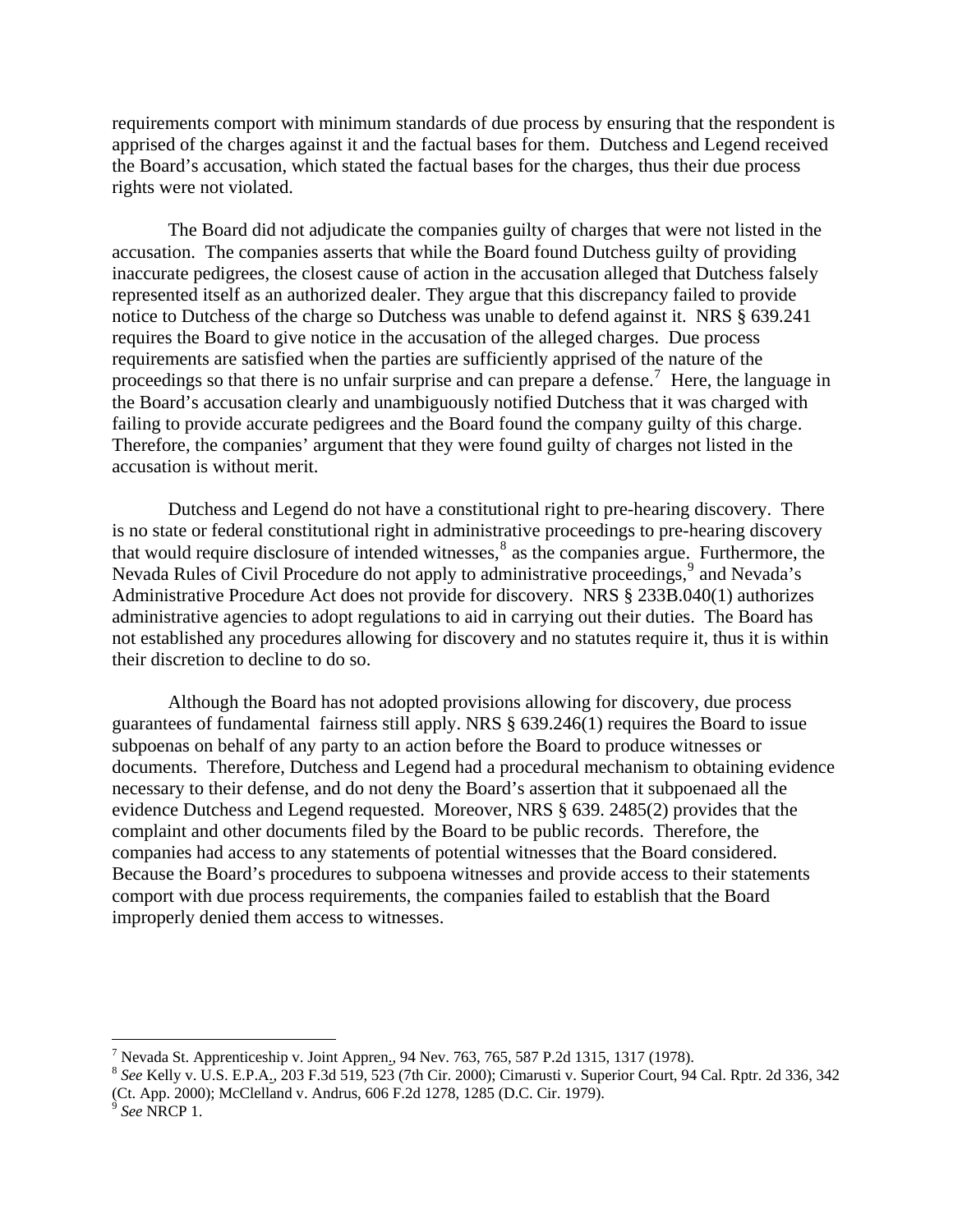#### d. The Board properly applied the law

 Dutchess and Legend allege that the Board applied an incorrect legal standard in reaching several of its conclusions of law. The Court concludes that all but one of the companies' arguments lack merit.

 The companies argue that the Board improperly applied a strict liability standard when it determined that Dutchess had violated NRS § 585.520(1), which prohibits transactions involving adulterated or misbranded foods, drugs, devices, or cosmetics. The companies argue that the administrative hearing was at least a quasi-criminal proceeding, so the requirements for imposing criminal liability should apply. Although NRS § 585.550 provides for criminal penalties, it enables the attorney general or district attorney, not the Board, to prosecute criminal violations of Chapter 585. In holding the hearings, the Board was not adjudicating criminal violations and was therefore not bound to apply criminal standards in the proceeding against Dutchess and Legend. Although the companies further contend that NRS § 585.520 contains a knowledge requirement, this argument is contrary to the plain meaning of the statute. The statute's language prohibits the sale or delivery of adulterated or misbranded drugs, with no mention of a knowledge requirement. That the statute does not contain a knowledge requirement is further supported by the United States Supreme Court's interpretation of NRS § 585.520(1)'s federal counterpart in section 331(a) of the Federal Food, Drug, and Cosmetic Act. In *United States v. Dotterweich*, the Court held that section 331 did not contain a knowledge requirement.<sup>[10](#page-5-0)</sup> The Court explained that the Act was intended to protect consumers, and although imposing liability without consciousness of wrongdoing may be harsh, the burden was more properly borne by shippers rather than the general public.<sup>[11](#page-5-1)</sup> Based on the plain language of NRS  $\S$  585.520(1) and the Supreme Court's interpretation of its federal counterpart, the Court holds that NRS § 585.520(1) does not contain a knowledge requirement. Therefore, the Board did not err by interpreting the statute as such.

 Dutchess and Legend similarly argue that the Board applied an incorrect knowledge requirement with respect to the parties' violations of various other statutes and regulations. As discussed above, however, the Board was not adjudicating the companies' culpability for alleged criminal violations. It was acting on its authority under NRS § 639.255 to discipline license holders for statutory violations; therefore the Board was not applying criminal knowledge or intent requirements when it was determining whether the companies violated the statutes and regulations.

 Dutchess and Legend argue that the Board erred when it determined that Dutchess had violated NRS  $\S$  639.210(4) and (12) and NAC 639.945(1)(g), (h), and (i) when it transacted with Overseas International. The companies argue that the Board erred because (1) NRS § 639.233 did not require a company like Overseas to maintain a license at the time its transactions with Dutchess took place, and (2) even if Overseas was required to maintain a license, Dutchess never bought drugs from Overseas because Overseas was merely a shipping agent. The Court agrees with this agreement and concludes that the Board erred in reaching this conclusion of law.

1

<sup>10 320</sup> U.S. 277, 281 (1943).

<span id="page-5-1"></span><span id="page-5-0"></span> $^{11}$  Id.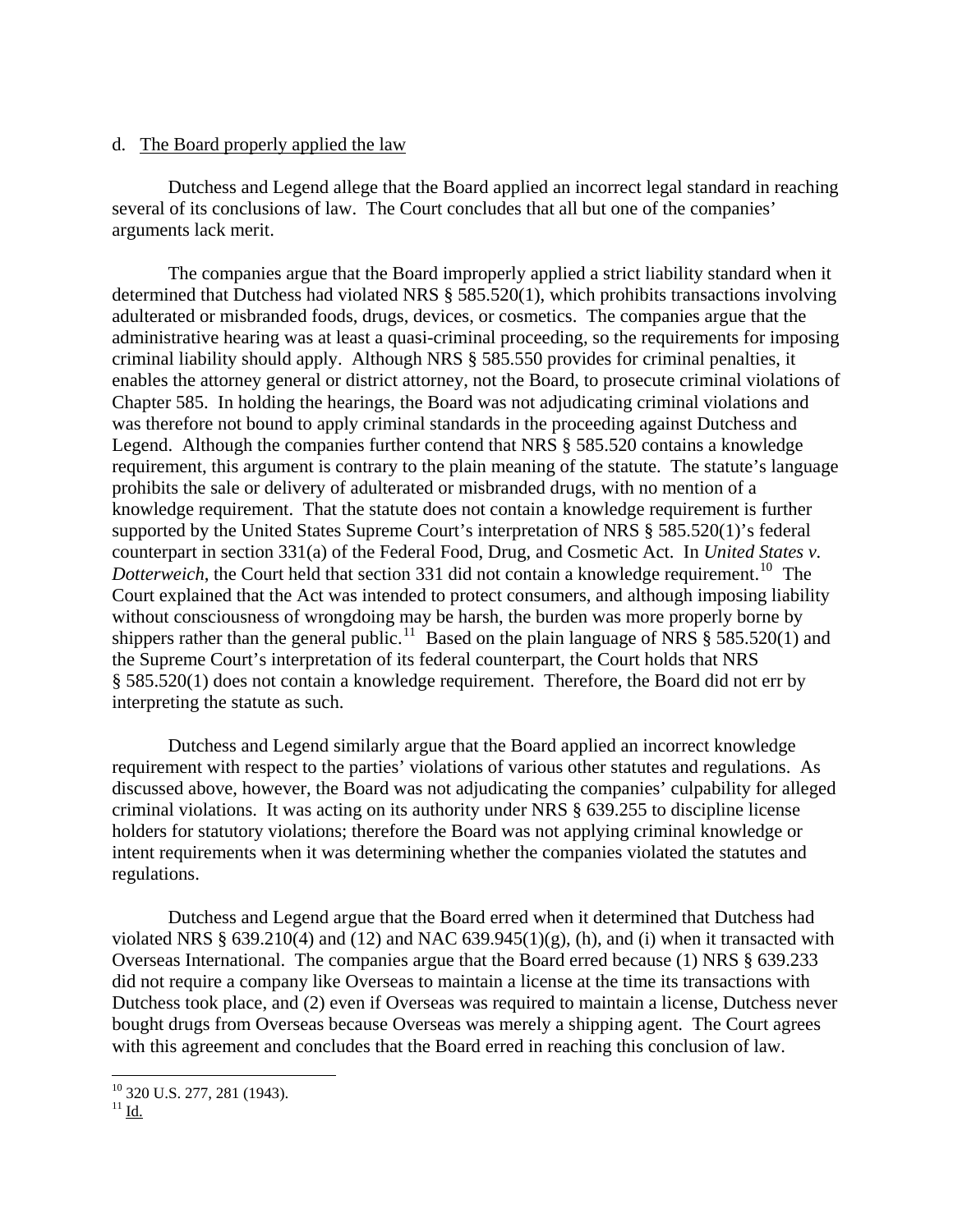While NRS § 639.233(1) requires wholesalers who furnish drugs to people to be licensed, in 2003 the statute exempted from the licensing requirements those wholesalers or manufacturers whose principal place of business was in another state.<sup>[12](#page-6-0)</sup> Therefore, Overseas was not then required to be licensed in Nevada to sell controlled substances to Dutchess, and the Board erred in ruling that Dutchess' transactions were unprofessional under NRS § 639.210(4) and violating regulations under NRS § 639.210(12). Accordingly, on remand from the district court, the Board should recalculate the fines imposed on Dutchess.

 Dutchess and Legend argue that the Board erred when it determined that Dutchess violated NAC § 639.602 when it failed to maintain and provide records to the Board showing the names and addresses of the locations from which drugs were shipped to Dutchess. However, this regulation clearly requires wholesalers to maintain shipping records and as a wholesaler, Dutchess was subject to this requirement. Accordingly, the Board made no error in its conclusion.

#### e. The Board's orders are not arbitrary and capricious

 The companies argue that the Board's orders are arbitrary and capricious because (1) the Board did not cite to authority to justify its imposition of fines, (2) the Board fined Legend for Serostim that it never handled, (3) the fines against the companies and the revocation of Legend's license are excessive given mitigating circumstances, and (4) the Board cited to a repealed statute to authorize the imposition of attorney fees on the companies. In regards to the first argument, NRS § 639.255 allows the Board to impose fines on a licensed wholesaler as a method of discipline for every count charged, as long as the fine does not exceed \$10,000 per count. The Board's fines were within these limits, and its order was not arbitrary or capricious because it failed to cite to the statute.

 As to the second argument, the Board fined Legend for only 125 of the 249 counts mentioned, which indicates that the Board recognized that Legend bought and sold only Lupron and not Serostim and Zoladex, and fined Legend only for drugs it handled. In regards to the third argument, it merely reiterates evidence presented during the hearing. The Board's imposition of fines and revocation of licenses are entitled to great deference, therefore the Court will not reconsider the Board's determination. As to the final argument, the Board admits it inadvertently cited to NRS § 639.255 when it should have cited NRS § 622.400(1)(a), which authorizes attorney fees for administrative hearings. The Court will not reverse a correct judgment simply because it was based on the improper statutory authority, and thus the order is not arbitrary and capricious.

### f. The Board did not pierce Dutchess' and Legend's corporate veils

 The companies argue that the Board impermissibly pierced their corporate veils when, in its order, it instructed Board staff to seek payment of the fines from Paul DeBree and Lance Packer, employees of the companies. The Court disagrees. Nothing in NRS Chapter 639 suggests that the Board has authority to pierce the corporate veil. Moreover, if the Board wished to pierce the veils, it would have to institute a separate action to do so. The order's language was

 $\overline{a}$ 

<span id="page-6-0"></span> $12$  NRS 639.233(2) (2002).